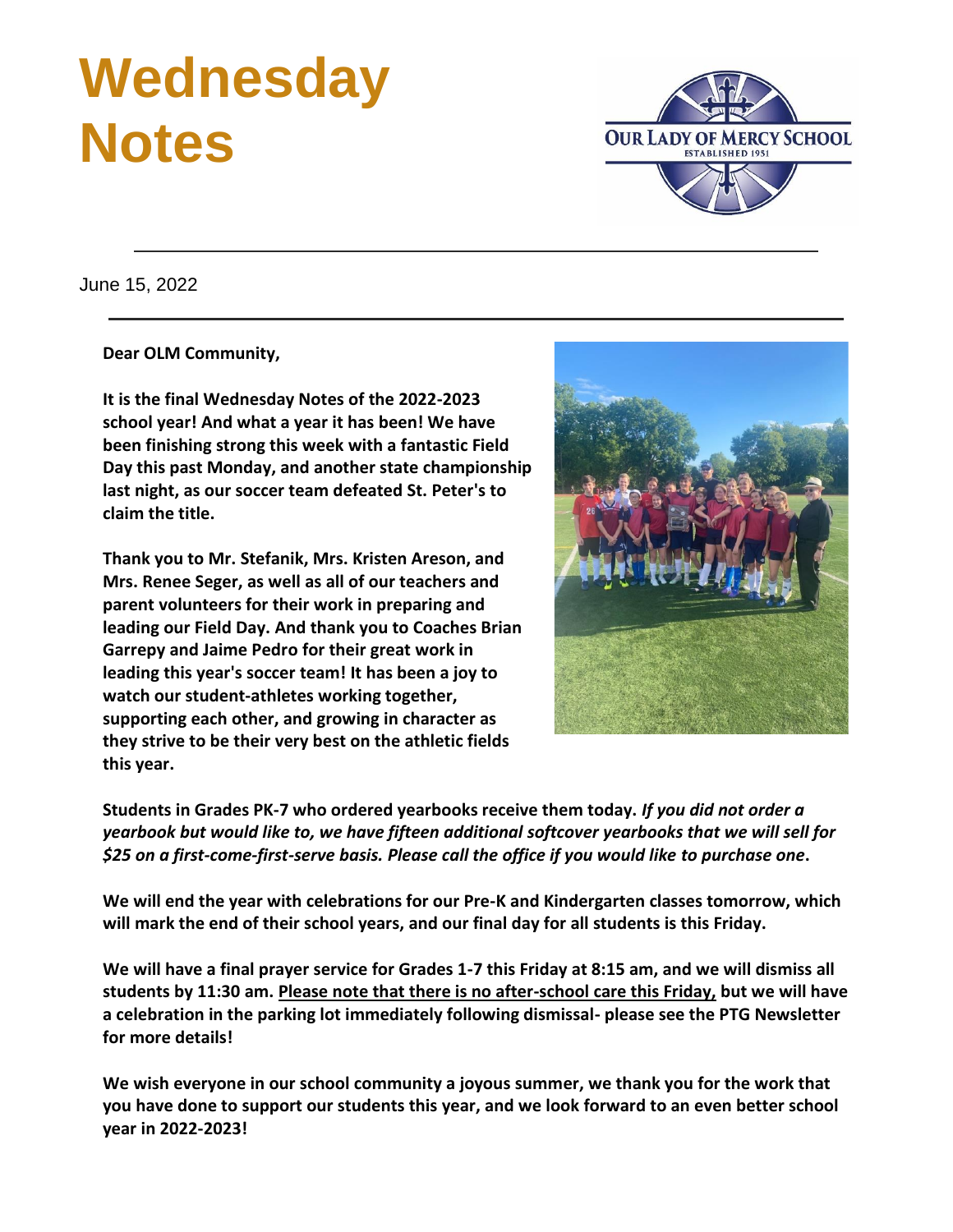

#### **The Week Ahead**

**Thursday, June 16** Pre-K End-of-Year Celebration 9:00 am (PK Last Day) **Thursday, June 16** Kindergarten End-of-Year Celebration 10:30 am (K Last Day) **Friday, June 17** Dress Down Day! **Friday, June 17** End-of-Year Prayer Service 8:15 am in the Gym **Friday, June 17** Half Day: Last Day of School 11:30 am Dismissal PK-2 Dismiss 11:15-11:20 3-5 Dismiss 11:20-11:25 6-8 Dismiss 11:25-11:30 No After-School Care Celebration at dismissal; see PTG News for more details! **Friday, June 17** Final Report Cards Go Home **Friday, June 17** Deadline to Order SchoolKidz Kits for 2022-2023 School Year

#### **Preparing for the 2022-2023 School Year**

**Earlier this week, all returning families received an email from Mrs. Buonaccorsi with information for next school year regarding such items as busses, textbooks, and uniforms. You will see a number of those items highlighted below, but for one-stop shopping in preparing for next school year, [please visit the "Preparing for Next Year" tab under](https://r20.rs6.net/tn.jsp?f=0014-PtVLLl9HVVcpt0Sr7E6ratys_wR-3xR0QcjppvzkVglESP_fcqe3k6puDIYQPjGCcnwjI73tltHUR7yn_Le6dynEfiNYdA727WRV3Z2Y03JTDuANjM5j8AMn_UaUtz3FyfMrrED6ljn7euDYEeVT8VomHKOVGUue39Dmt_p08fvH5IbTVF3oCHJlYbd1dwrqDoY6SBU7I=&c=&ch=)  ["Current Families" on our school website.](https://r20.rs6.net/tn.jsp?f=0014-PtVLLl9HVVcpt0Sr7E6ratys_wR-3xR0QcjppvzkVglESP_fcqe3k6puDIYQPjGCcnwjI73tltHUR7yn_Le6dynEfiNYdA727WRV3Z2Y03JTDuANjM5j8AMn_UaUtz3FyfMrrED6ljn7euDYEeVT8VomHKOVGUue39Dmt_p08fvH5IbTVF3oCHJlYbd1dwrqDoY6SBU7I=&c=&ch=) This page includes links to information for busses, summer assignments, supply lists, textbooks, and uniforms. In short, any information you might need to begin next school year is right there!**

#### **[Preparing for Next Year](https://r20.rs6.net/tn.jsp?f=0014-PtVLLl9HVVcpt0Sr7E6ratys_wR-3xR0QcjppvzkVglESP_fcqe3k6puDIYQPjGCcnwjI73tltHUR7yn_Le6dynEfiNYdA727WRV3Z2Y03JTDuANjM5j8AMn_UaUtz3FyfMrrED6ljn7euDYEeVT8VomHKOVGUue39Dmt_p08fvH5IbTVF3oCHJlYbd1dwrqDoY6SBU7I=&c=&ch=)**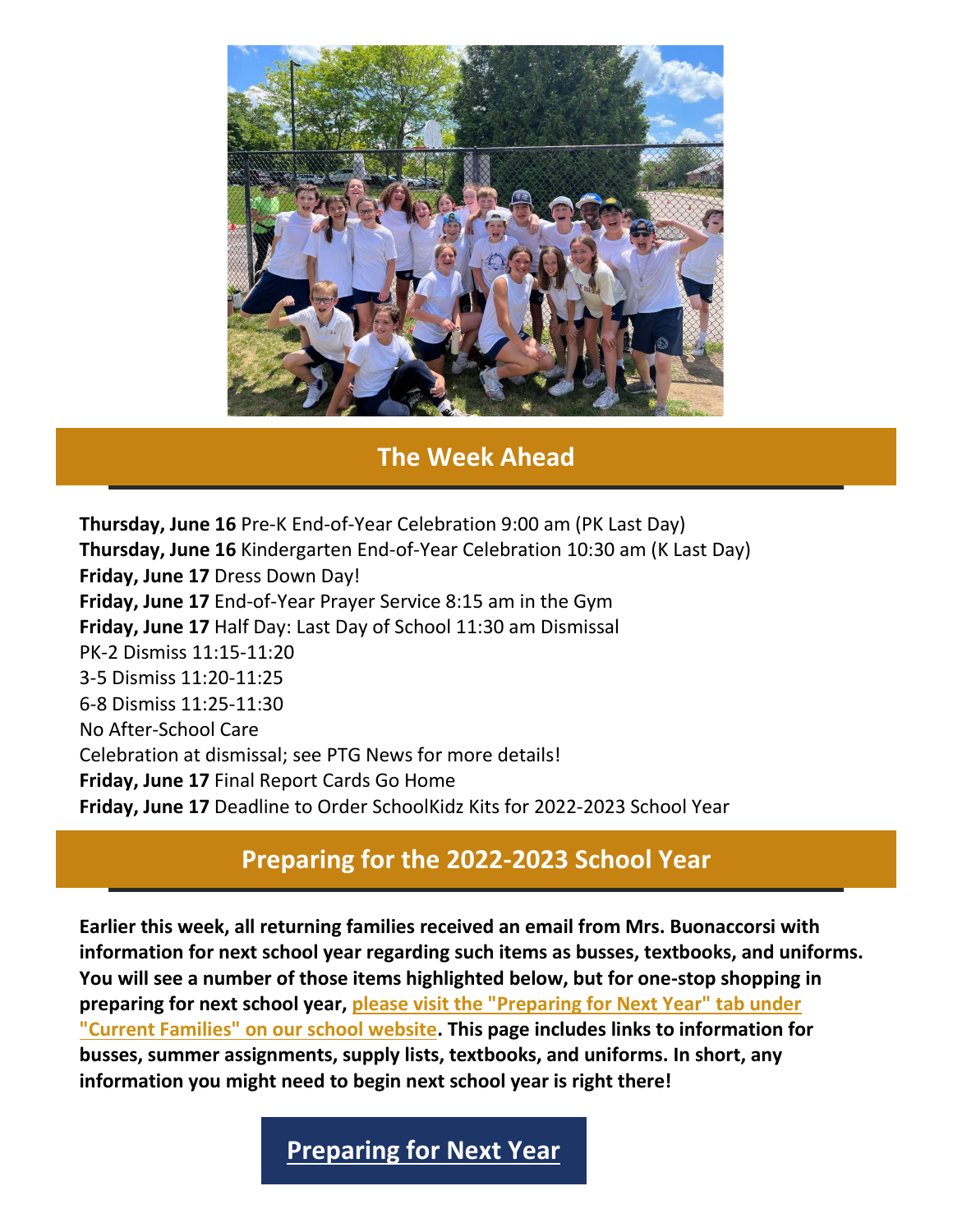#### **School Uniforms: 2022-2023**



[Click Here for Digital Copy of 2022 Donnelly's Flyer](https://r20.rs6.net/tn.jsp?f=0014-PtVLLl9HVVcpt0Sr7E6ratys_wR-3xR0QcjppvzkVglESP_fcqe3xWpFA6DpRdngrpXRLmPxuewQnvK2rqZNbZDAjjSgoqAj01gct6YJEtDhqethpOhgMhlDjb4I0GNsXmoEanIz7cPI_nqqNvWOVq7i5rXUjl_UwuJt4nRIr_Mn1svu96K7BAzuUwxoff4tz88TkKgcZMVvk7nVd7BZH25mmXLZoE6_GIUVD2hYg=&c=&ch=)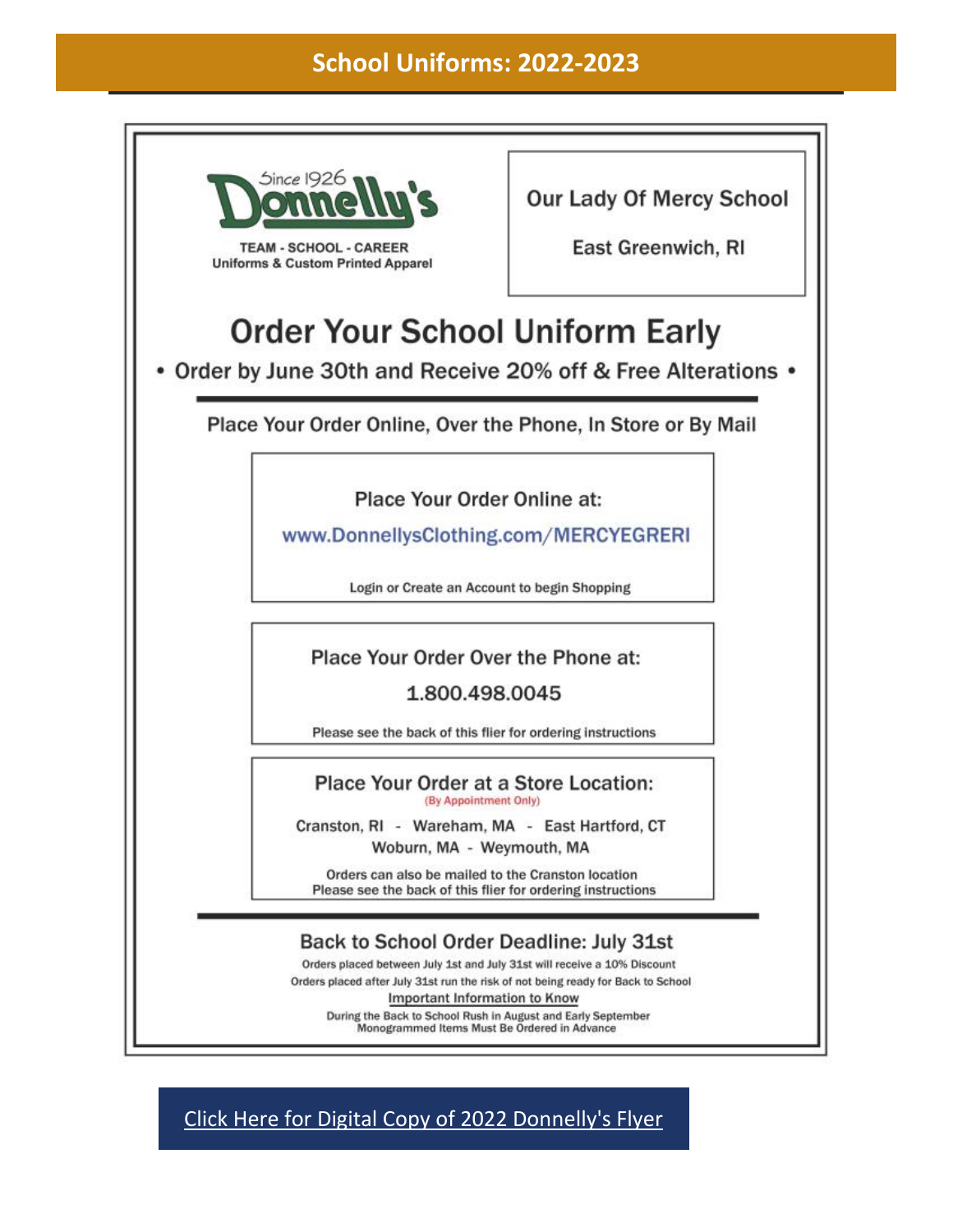#### **Bussing Information: 2022-2023**

Please click the button below for information related to bussing in the 2022- 2023 school year. All students who wish to ride the bus next year must register, even if they have also ridden the bus in previous years, so please make sure that you have reviewed all the appropriate information if you hope to have your child ride the bus next year!

[Click Here for Bussing Information for the 2022-2023 School Year](https://r20.rs6.net/tn.jsp?f=0014-PtVLLl9HVVcpt0Sr7E6ratys_wR-3xR0QcjppvzkVglESP_fcqe3xWpFA6DpRdvTPUwOkuKQm2sk-o0EMmpbbSM8tTSC0URwkmdMgXXlgXfZ1ckLnbyvUZniEHOAsu446XLO4JAj0L4__dLvFSL9FNxEDNJ-q41sq7Kpeeo0nxC_aE0akodTBY8HwOqybBaMY-6StU1EP1DUtPRGY1P-xs_SadoO7GKoXafdKHnf4=&c=&ch=)

**Textbook Information: 2022-2023**

**Please click the buttons below for important information regarding textbook loans for the 2022-2023 school year.**

[Textbook Loan Instructions by Town](https://r20.rs6.net/tn.jsp?f=0014-PtVLLl9HVVcpt0Sr7E6ratys_wR-3xR0QcjppvzkVglESP_fcqe2Od1jHIgfheoBT8C6sszhWbkYP7THOWF32fPvNPhrAjRBgySUCRscofuah-GEJyZNSbwEnIKnBETkW5MwIIJVznBWQPMpZCe8bigLkgKeIAHNxpXe7cE4u898XjkhZ5YjPv96OV3EJrfcDL6xPkSI6awVtehz8Gb8Yw7TJkz-hYs3Z1aoBbpUs=&c=&ch=)

[Textbooks to Be Borrowed from Towns](https://r20.rs6.net/tn.jsp?f=0014-PtVLLl9HVVcpt0Sr7E6ratys_wR-3xR0QcjppvzkVglESP_fcqe2Od1jHIgfheL1Vm9KtfB5k-miogN-TYRgjk_1FxDUJpWClaOVhWcS2ESeuJZM7eBFkC7WXWnO1MUn1WfPjeOfdfdU1KJQhvOuA3W7-QZzSpFI5VWQTQtlbyCOtWaemw7JxdJl9SPerQ2EmY4TY6tRAHFuX9VzMem7VbLC2_93bDdL9Dzp7HTxg=&c=&ch=)

### **SchoolKidz 2022**

## **Order your SchoolKidz Kits now!**

Save yourself time and let SchoolKidz provide your child's first day-ofschool kit! SchoolKidz assembles student supply kits based on what each teacher has indicated is needed. Kits are shipped directly to the school! No muss, no fuss. For order details, please refer to the [SchoolKids flyer.](https://r20.rs6.net/tn.jsp?f=001I-8FMArcmmllK-PZeuUVQBD7iB5DACwPJI25iY4GFkMXwd3wIa-O21Qmzjy-Yyd_OgwgNwGHYxv5Z7ngUlO7I_RbrG-eIp2vwqxEus53_VMhgMoCXY5Jw4SDEvJOeJHLOLt-1fRfsgkGAer85_CErMk4n9mYYmt73788Zbfd0ZpPx701gJmO0_MkEbzXSu5MJziFGDHo99GzXUMD7UomEp5pNxJyixfqwI-Z2cq5on8=&c=43YEtXmK5ekjYZRwG6S6ijD2Eo69ohxevI9yQ3DEQ84HK8-w30MjTw==&ch=NKY8bBCAvdkur8QCotjytcC6Vw5lRoWcV8CMYyQPgQRDRIarGBzPAQ==) The deadline to order is THIS FRIDAY June 17!

[Click Here for SchoolKidz Flyer!](https://r20.rs6.net/tn.jsp?f=0014-PtVLLl9HVVcpt0Sr7E6ratys_wR-3xR0QcjppvzkVglESP_fcqe0wmlnh-ofwJjal6P0kNIoxBgMuzBQTfkVQDcy26bgGTKMhE3SwcxKhvrQGpWtAEZgVCPN3VygJKi5LyNi6AY0qjp1Jmb2iIQE3iDXK9n89IYoRpgGCwrnTR5oqAalp1yy3QJXnM2oFI_v3e0uIInXmClsQhI6S0vEge5oPl46ytvQiyi0Y9P1s=&c=&ch=)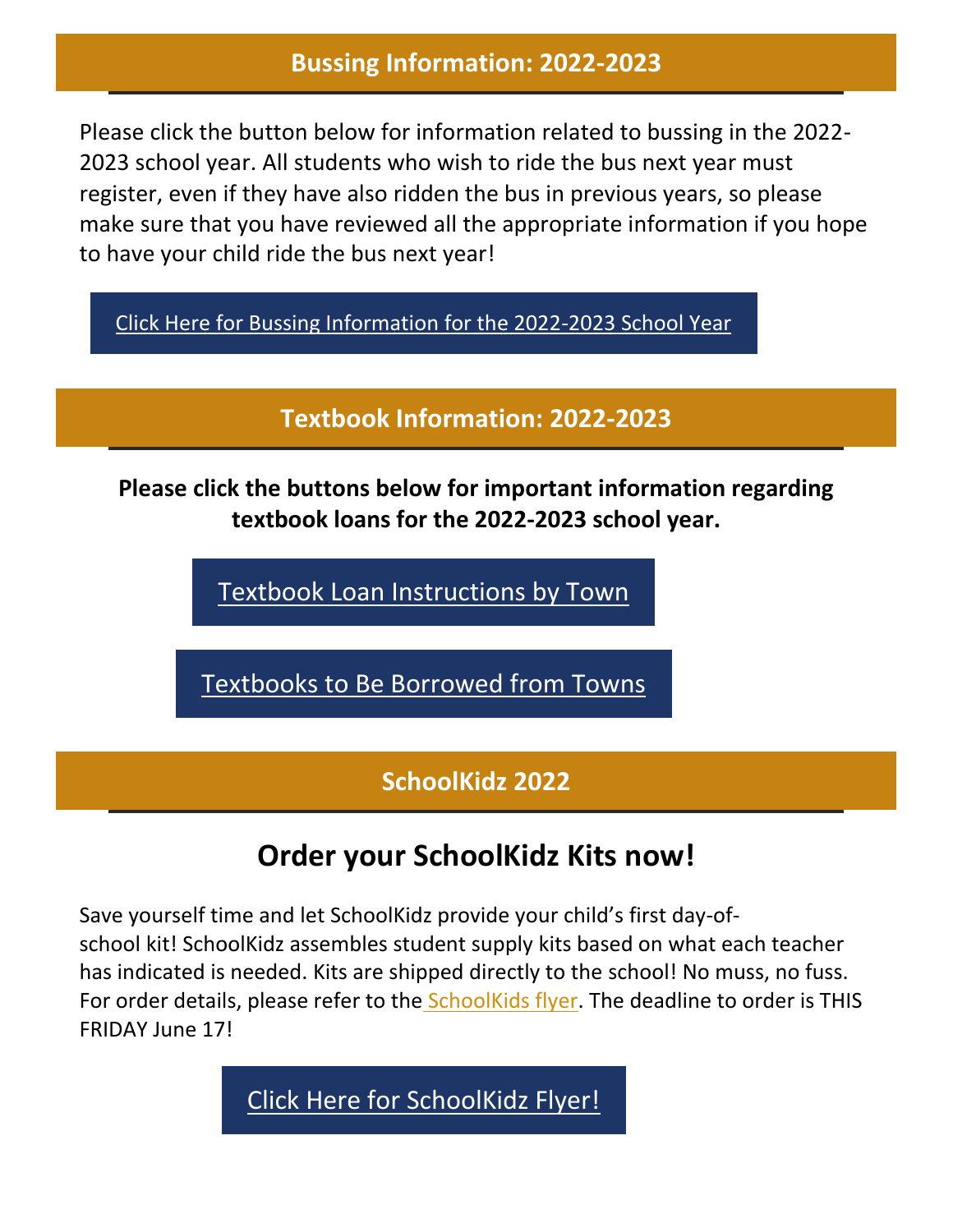#### **PTG News**



### Presidents Vlote

We have a celebration planned for Friday at dismissal! Hint: It includes the Kona Ice truck! Also, we are still looking to fill a few PTG roles. Take a look below for details.

A huge THANK YOU to this year's PTG Board and all parent volunteers for the time and dedication they've given to OLM school. The past two years have been tough on our students and on OLM staff and I was thrilled the PTG team could brighten their days. I wish the new president and the entire board love and success! -Gaiva Berube

## Day of School!

School's out for summer (almost)! Join the OLM community to congratulate OLM kiddos on a successful school year and to enjoy a sweet treat! Kona Ice will be parked in the OLM dismissal lot on Friday. All OLM students, staff, and parents are invited to enjoy a complimentary Kona Ice!

#### er Vlour Sluden<sup>t</sup>s idr

Save yourself time and let SchoolKidz provide your child's school supplies for you! SchoolKidz assembles student supply kits based on what each teacher has indicated is needed. Kits are shipped directly to the school. No muss, no fuss. For order details, please refer to the SchoolKids Kits flyer. The deadline to order is this Friday!



**Check out the PTG Newsletter for details on a celebration planned for the last day of school at dismissal! Hint: it includes a Kona Ice truck.**

**Have a wonderful summer with your families!**

### [Click Here for PTG Newsletter](https://r20.rs6.net/tn.jsp?f=0014-PtVLLl9HVVcpt0Sr7E6ratys_wR-3xR0QcjppvzkVglESP_fcqe3xWpFA6DpRdziUbs-_NbaUVHKbsycsEk4n5XKm3sOU6x9V3gcUMT5sXNi_1tfEDKPN8hLLI9cTS_lFPCkEe0Nx15OhFZ0Ad_WFvVozIqjhiobbnix60MY7gWjPTw0W9_3j6NePZaZMo5b1rsppXG3_Sl2xRDaIrpcvcZLekdXAXFCSIQRzRizY=&c=&ch=)

**2022-2023 School Calendar**

#### **Please click on the link below for a copy of our 2022-2023 School Calendar!**

[2022-2023 School Calendar](https://r20.rs6.net/tn.jsp?f=0014-PtVLLl9HVVcpt0Sr7E6ratys_wR-3xR0QcjppvzkVglESP_fcqe91Q9N2v-Q-NWDIaMNl4MioJD4fZvSRBiO91-94Y2wNNd3x5-w1Ur2sJC8kEQoE-grdfcKnMsCFuEVqYBg-8lTxeGQZ_1A8of-2FgS0pKbcAWriiVwsQ5CeYyqaHdTq5zh-fsK8NGLuKanMbTGndNRF4ORU6mMdIM_i8-7cCCp0U8h9h_r5VTkU=&c=&ch=)

**Wednesday Envelope**

**[Donnelly's Flyer](https://r20.rs6.net/tn.jsp?f=0014-PtVLLl9HVVcpt0Sr7E6ratys_wR-3xR0QcjppvzkVglESP_fcqe3xWpFA6DpRdngrpXRLmPxuewQnvK2rqZNbZDAjjSgoqAj01gct6YJEtDhqethpOhgMhlDjb4I0GNsXmoEanIz7cPI_nqqNvWOVq7i5rXUjl_UwuJt4nRIr_Mn1svu96K7BAzuUwxoff4tz88TkKgcZMVvk7nVd7BZH25mmXLZoE6_GIUVD2hYg=&c=&ch=) 2021-2022 Yearbooks!**